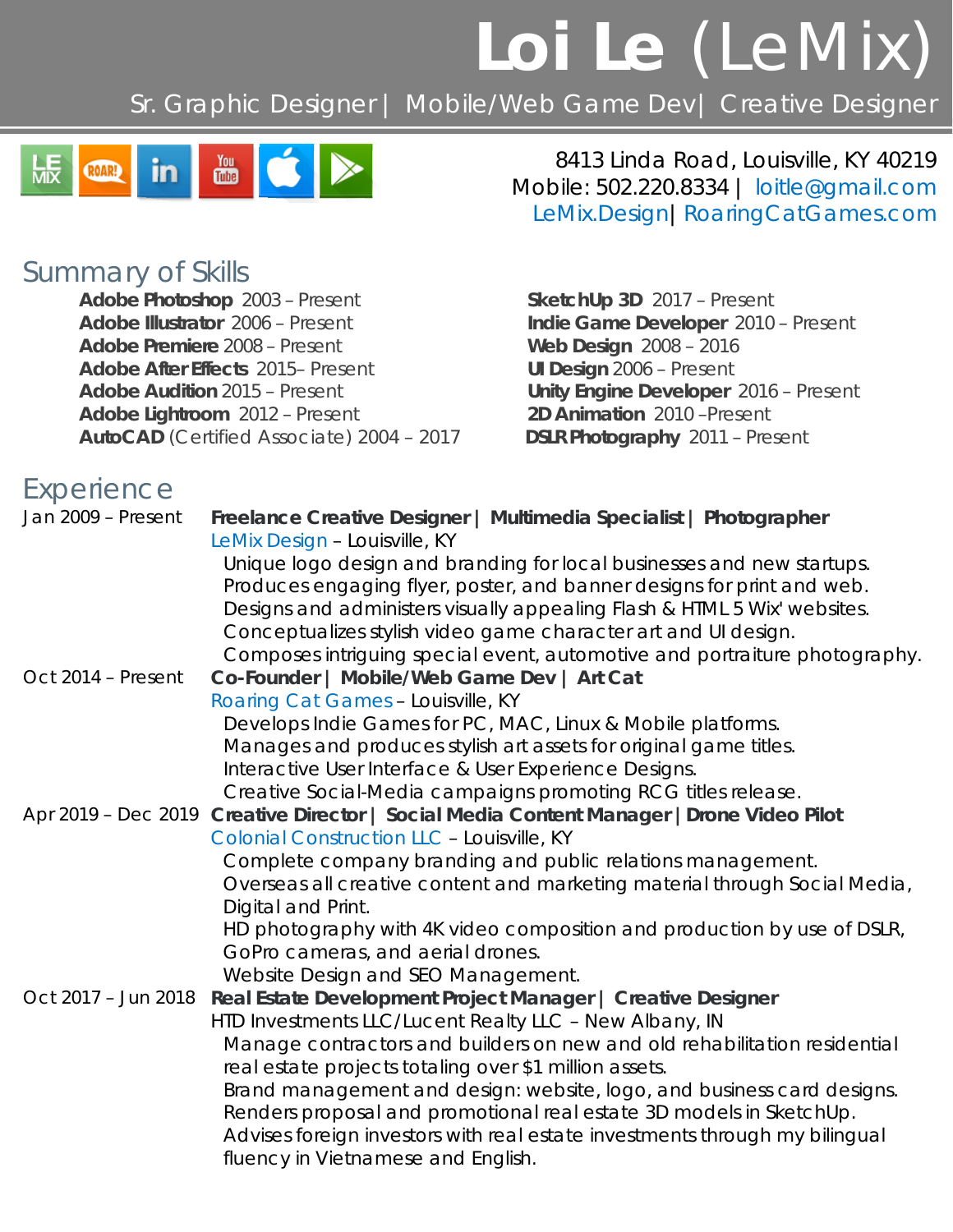#### Aug 2004 – Oct 2017 **Aluminum Extrusion Engineer | QA Analyst | Graphic Designer**

*Cardinal Aluminum – Louisville, KY*

Lead Design multi-million dollar Outdoor Kitchen & Louvered Roof systems. Designed custom aluminum extrusions with precise dimensions in AutoCAD. Assisted QA Manager with aluminum extrusion quality assurance through the utilization of Romishape/DT and RomidotDimpack.

Provided graphic designs for Engineering & Marketing Departments.

## *Education*

Jun 2005 – Jun 2007 **Bachelor of Science Degree in Digital Entertainment & Game Design**  *Dean's List National |Technical Honors Society |Accumulated GPA: 3.75/4.00 ITT Technical Institute – Louisville, KY* Lead Artist on a two-year game project that consists of nine students. Directed all character and environmental concept artwork. Designed and sequenced animated graphic UIs in Photoshop. Rendered 3D foliage and in-game art assets in 3D Studio Max. Developed a fully functional video game mod under the practice of UnrealEditor 2004 as part of a full development team. Aug 2002 – Sep 2004 **Associate of Science Degree in Computer Drafting & Design**  *Dean's List National |Technical Honors Society |Accumulated GPA: 3.83/4.00 ITT Technical Institute – Louisville, KY* Rendered custom architectures in AutoDesk Architectural Desktop. Accurately dimensioned 2D CAD prints and mechanical drawings. Designed promotional posters and flyers for special events.

## *Achievements & Publications*

| Promotional Advertisement for two Louisville Charity Organizations: Tet 2019.<br>Jan 2019 |  |
|-------------------------------------------------------------------------------------------|--|
|-------------------------------------------------------------------------------------------|--|

- Aug 2018 Early Access for Carkour available through *[Kentucky Fried Pixel 3 Humble Bundle.](https://roaringcatgames.itch.io/carkour)*
- Feb 2018 Roaring Cat Games released Calligratree for *[iOS](https://itunes.apple.com/us/app/calligratree/id1333362973?ign-mpt=uo%3D8)* & *[Android](https://play.google.com/store/apps/details?id=com.roaringcatgames.calligratree)* in celebration of the Lunar New Year.
- Dec 2017 New jam title, *[Calligratree](https://ldjam.com/events/ludum-dare/40/calligratree)*, received vivid reviews from Ludum Dare #41 theme, "The more you have, the worse it is".
- Sep 2017 Roaring Cat Games debut Cool Carkour as a web title for *[Kentucky Fried Pixel V.2](https://itch.io/b/194/kentucky-fried-pixels-2)*.
- May 2017 Roaring Cat Games released GalaxSeed on *[iOS](http://bit.ly/GalaxSeediOS)* & *[Android](http://bit.ly/GalaxSeedAndroid)* on Earth Day.
- Dec 2016 Constructed *[Junk in the Bunk](http://ludumdare.com/compo/ludum-dare-37/?action=preview&uid=58120)* for Ludum Dare #37 theme, "One Room".
- Oct 2016 Roaring Cat Games & Louisville Makes Games article in On The Record Magazine.
- Jul 2016 Collaborated with various Indie Game developers from KY to release *[Kentucky Fried](https://itch.io/b/122/kentucky-fried-pixels)  [Pixels](https://itch.io/b/122/kentucky-fried-pixels)* game bundle. Beta release of web-based GalaxSeed.
- Feb 2016 Sound Directed the Louisville Vietnamese Community's annual *[Tet festival event](https://www.loilemix.me/single-post/2016/02/04/Ch%C3%BAc-M%E1%BB%ABng-N%C4%83m-M%E1%BB%9Bi)*.
- Jan 2016 Developed a web/mobile readied game for LibGDX Jam theme, "Life in Space", *[Planetary Planter](http://roaringcatgames.itch.io/planetary-planter)*.
- Jan 2016 Helped established co-working space & video game educational workshop, Warp Zone, under 501(c) nonprofit, *[Louisville Makes Games!](http://louisvillemakesgames.org/)*
- Dec 2015 Created a visually astounding web game for Ludum Dare #34, tied themes, "2 Button Controls and/or Growing", *[Mount FuJ.](http://ludumdare.com/compo/ludum-dare-34/?action=preview&uid=58120)*
- Oct 2015 Became one of ten founding members of *Louisville Makes Games!*
- Sep 2015 Showcased *[Roaring Cat Games'](http://roaringcatgames.com/)s* various titles along with other developers from *[Game Dev Lou](http://www.gamedevlou.org/)* at Louisville Mini Maker Faire 2015.